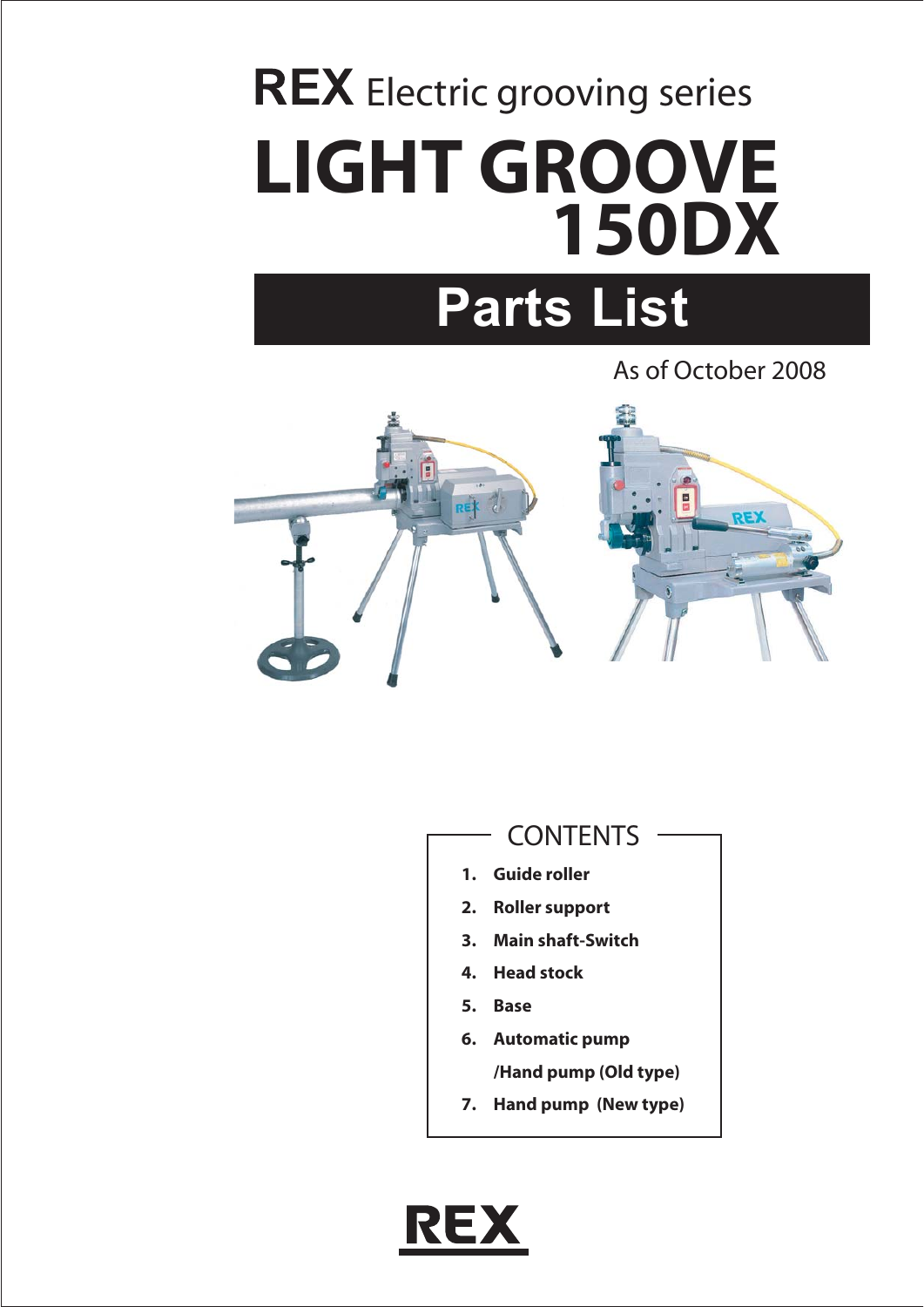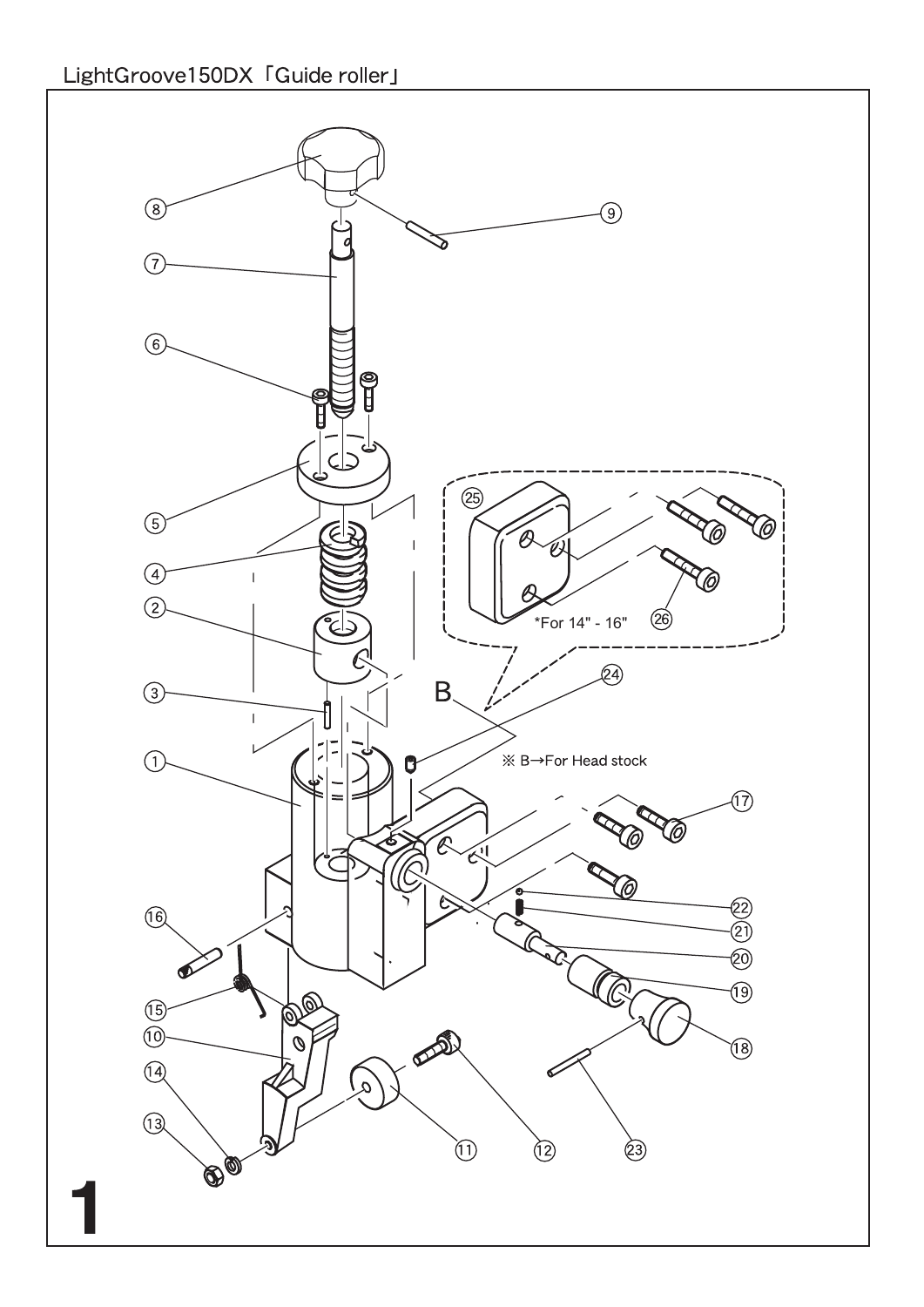Light Groove 150DX FRoller support」

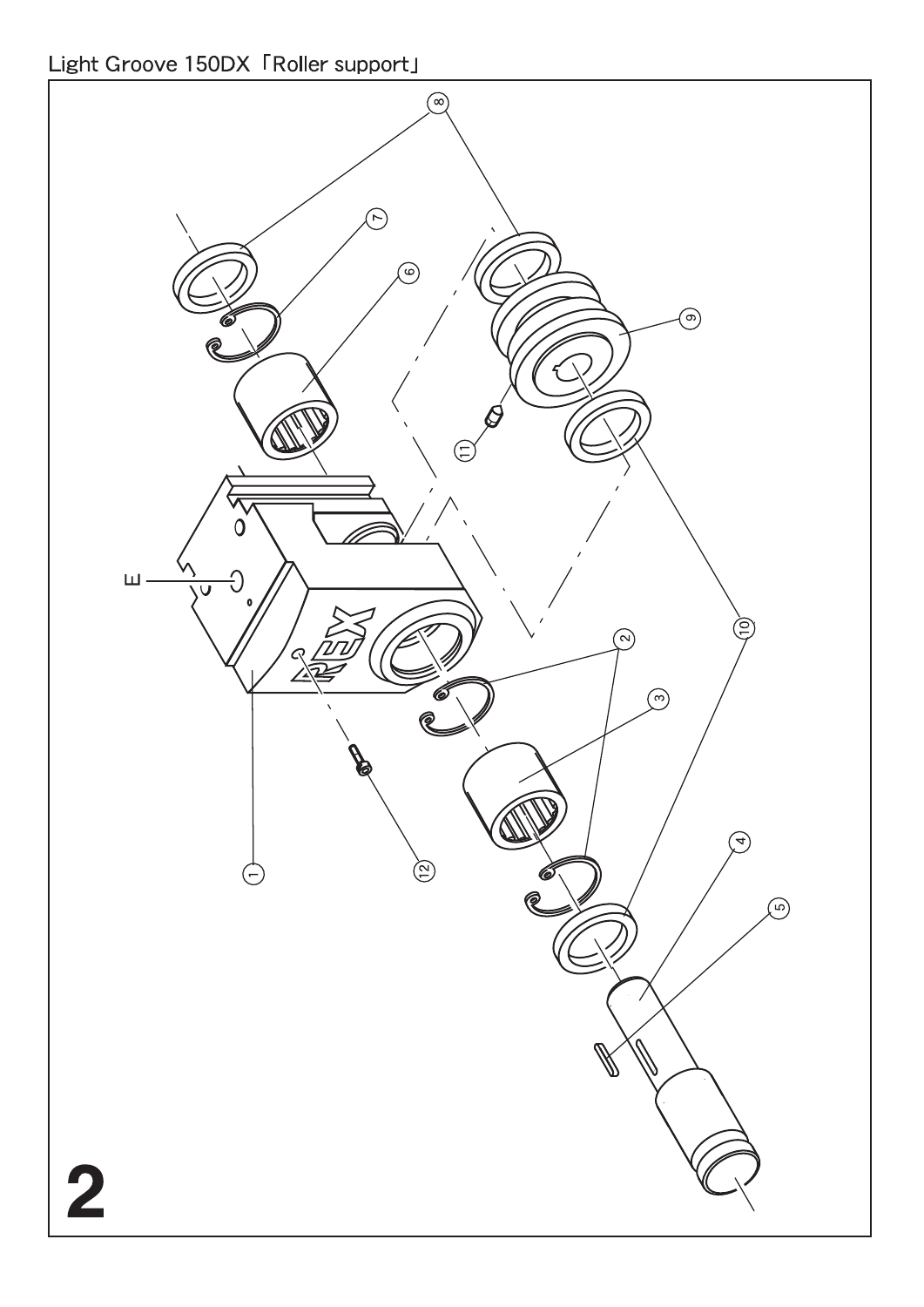Light Groove 150DX 「Main shaft• Switch」

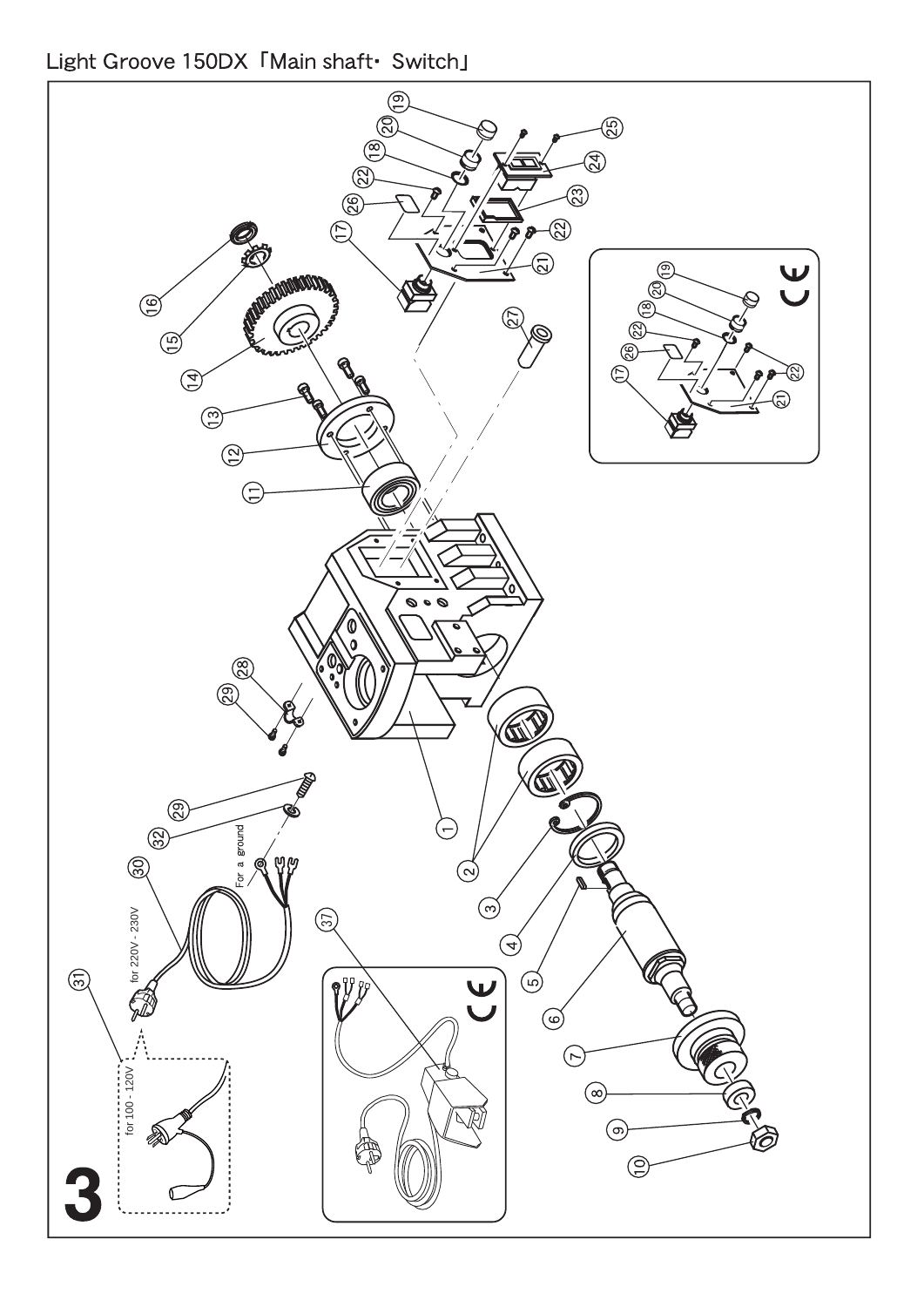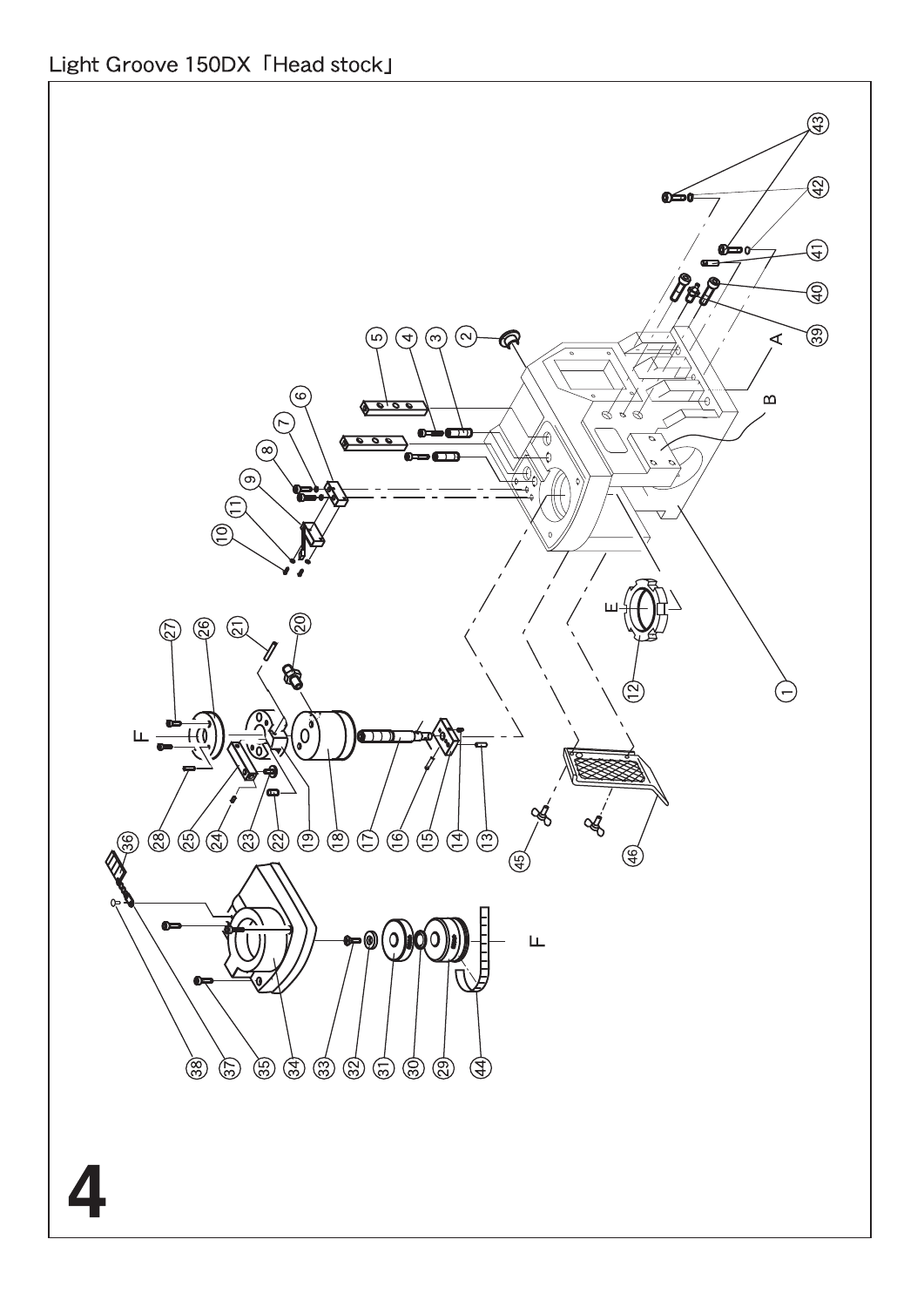## Light Groove 150DX 「Base」

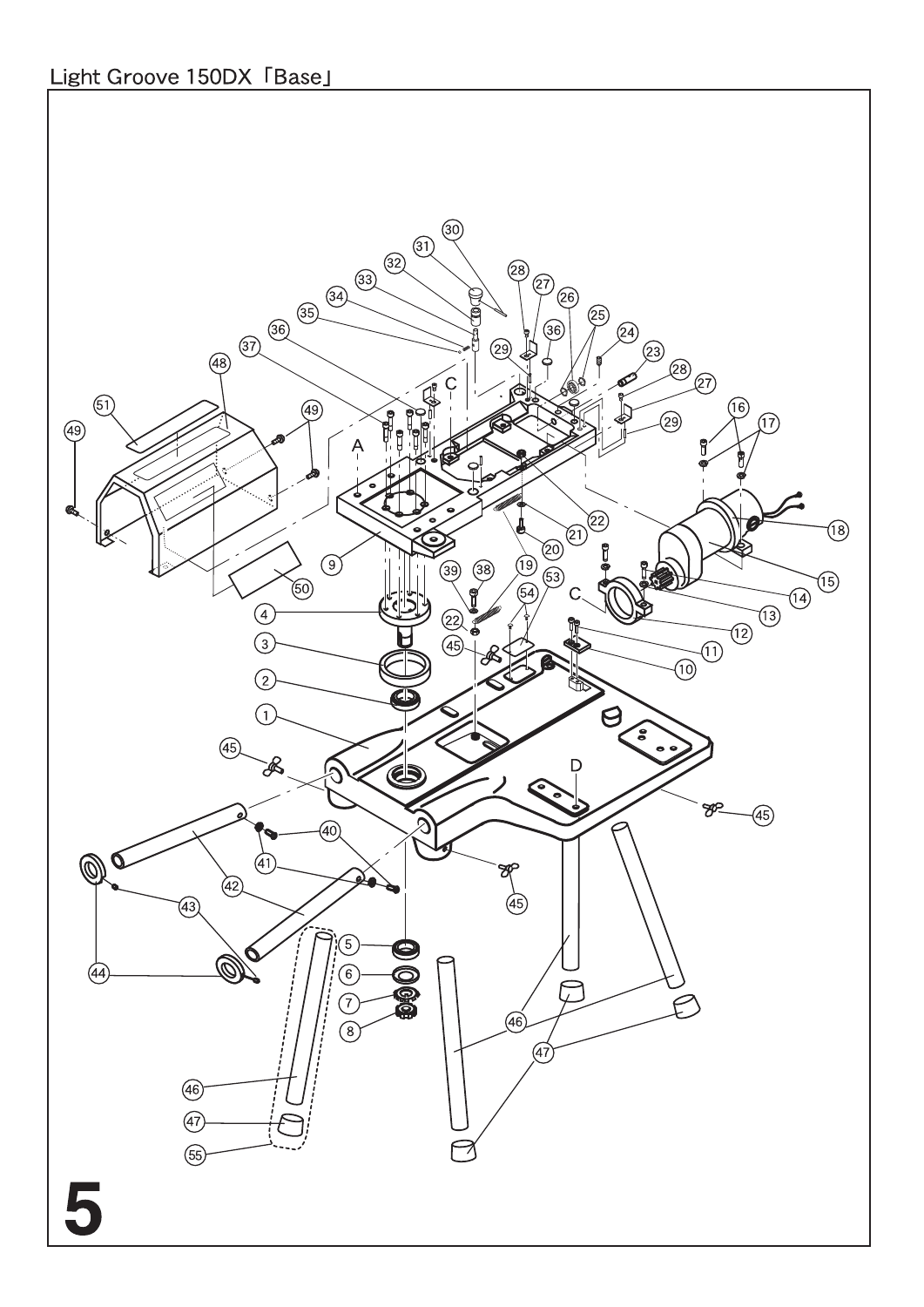### Light Groove 150DX 「Pump」

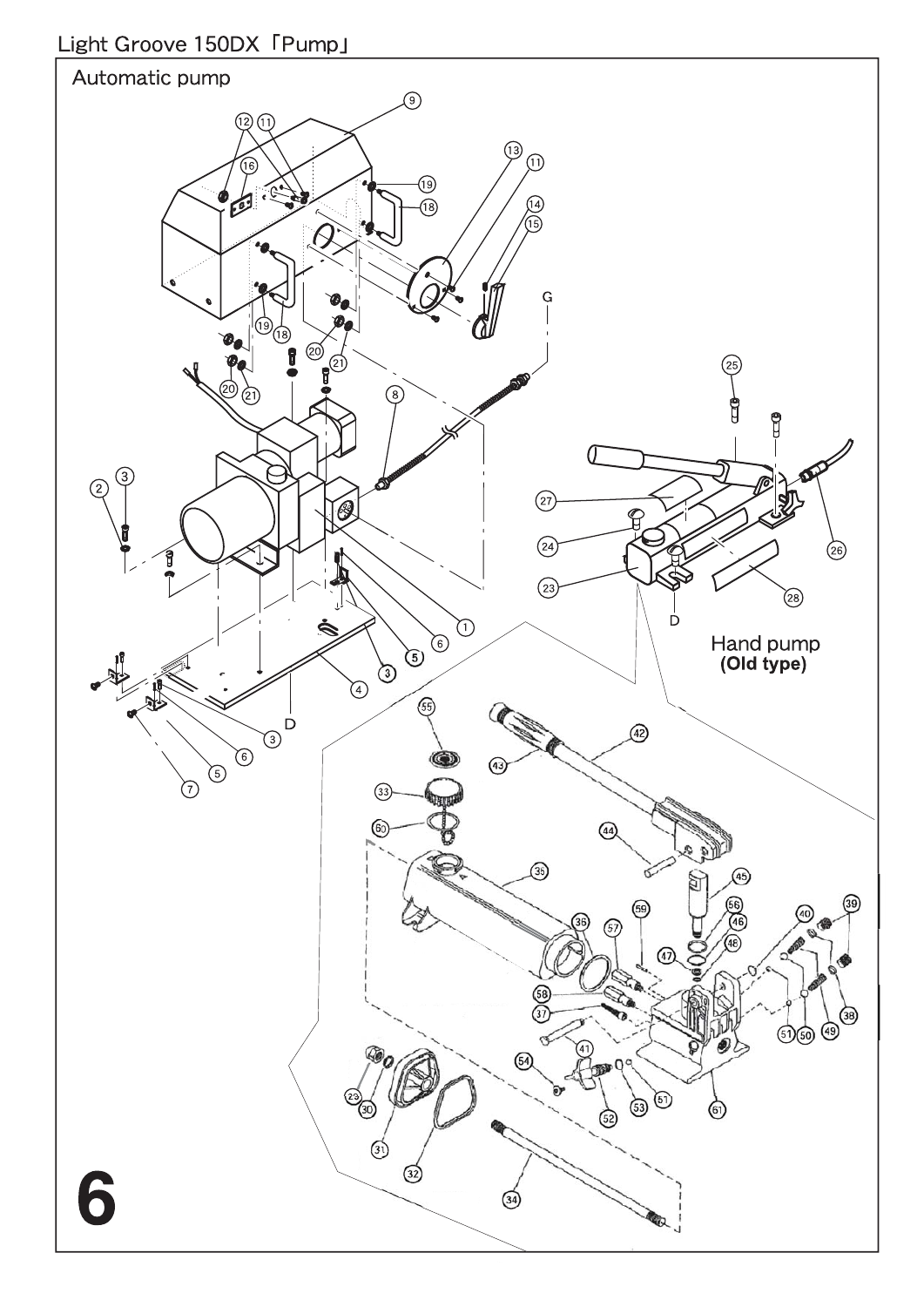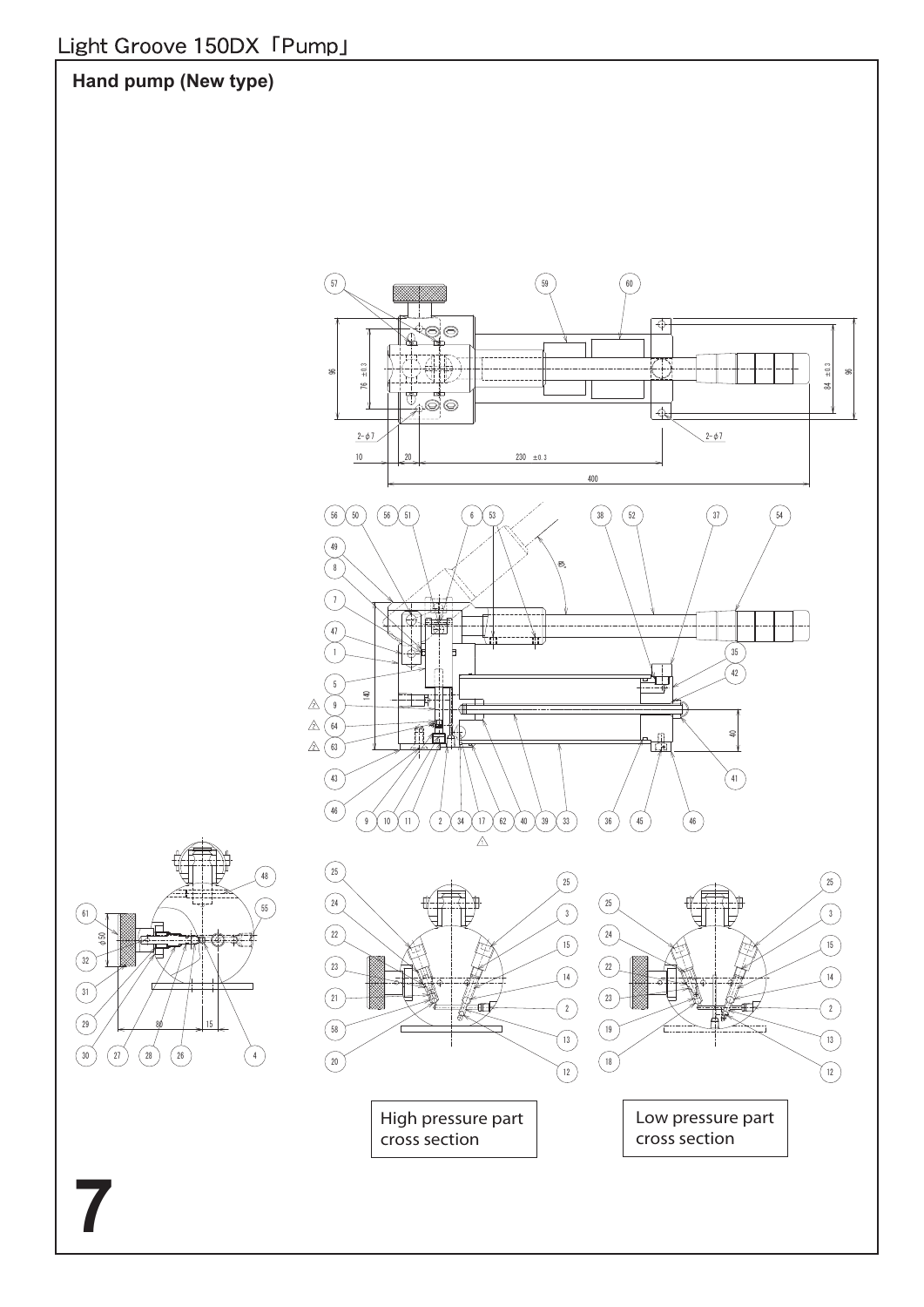#### Revised price in bold character. 2017.6.12 **LIGHT GROOVE 150DX -1 (Guide roller)**

| No.            | CE | Parts No.   | Parts Name.                                |                | Set            |
|----------------|----|-------------|--------------------------------------------|----------------|----------------|
| 1              |    | <b>RJ06</b> | Roller guide                               |                | 1              |
| $\overline{c}$ |    | RJ33        | Slide nut                                  |                | 1              |
| 3              |    | WI 46       | Spring pin                                 | (M4x20)        | $\mathbf{1}$   |
| $\overline{4}$ |    | RJA3        | Slide nut spring                           |                | $\mathbf{1}$   |
| 5              |    | RJ34        | Roller guide cap                           |                | 1              |
| 6              |    | W065        | Socket head cap screw                      | (M6x30)        | $\overline{2}$ |
| 7              |    | <b>RJ32</b> | Roller feed screw                          |                | 1              |
| 8              |    | RJ92        | Knob                                       |                | $\mathbf{1}$   |
| 9              |    | WL54        | Spring pin                                 | (M5x20)        | $\mathbf{1}$   |
| 10             |    | RJ07        | Roller holder                              |                | $\mathbf{1}$   |
| 11             |    | <b>RX77</b> | Roller                                     |                | $\mathbf{1}$   |
| 12             |    | W00A        | Socket head cap screw                      | (M10x65)       | 1              |
| 13             |    | WC10        | Hexagon nut                                | (M10)          | $\mathbf{1}$   |
| 14             |    | WG10        | Spring washer                              | (M10)          | 1              |
| 15             |    | RJ36        | Kick spring                                |                | $\mathbf{1}$   |
| 16             |    | RJ35        | Roller holder pin                          |                | $\mathbf{1}$   |
| 17             |    | W08F        | Socket head cap screw                      | (M8x30)        | 3              |
| 18             |    | RJ41        | Lock pin knob                              |                | $\mathbf{1}$   |
| 19             |    | <b>RJ39</b> | Lock pin guide B                           |                | $\mathbf{1}$   |
| 20             |    | RJ40        | Lock pin B                                 |                | $\mathbf{1}$   |
| 21             |    | H061        | Notch spring                               |                | $\mathbf{1}$   |
| 22             |    | WQ04        | Steel ball                                 |                | $\mathbf{1}$   |
| 23             |    | WL36        | Spring pin                                 | (M3x18)        | 1              |
| 24             |    | W662        | Socket set screw (cone)                    | (M6x8)         | $\mathbf{1}$   |
| 25             |    | <b>RJLA</b> | Roller guide spacer                        | For $14 - 16"$ | $\mathbf{1}$   |
| 26             |    | W086        | Socket head cap screw (For No.25/14 - 16") | (M8x50)        | 3              |
| 27             |    |             | <b>Guide Roller Assembly</b>               | No.1-24        | $\mathbf{1}$   |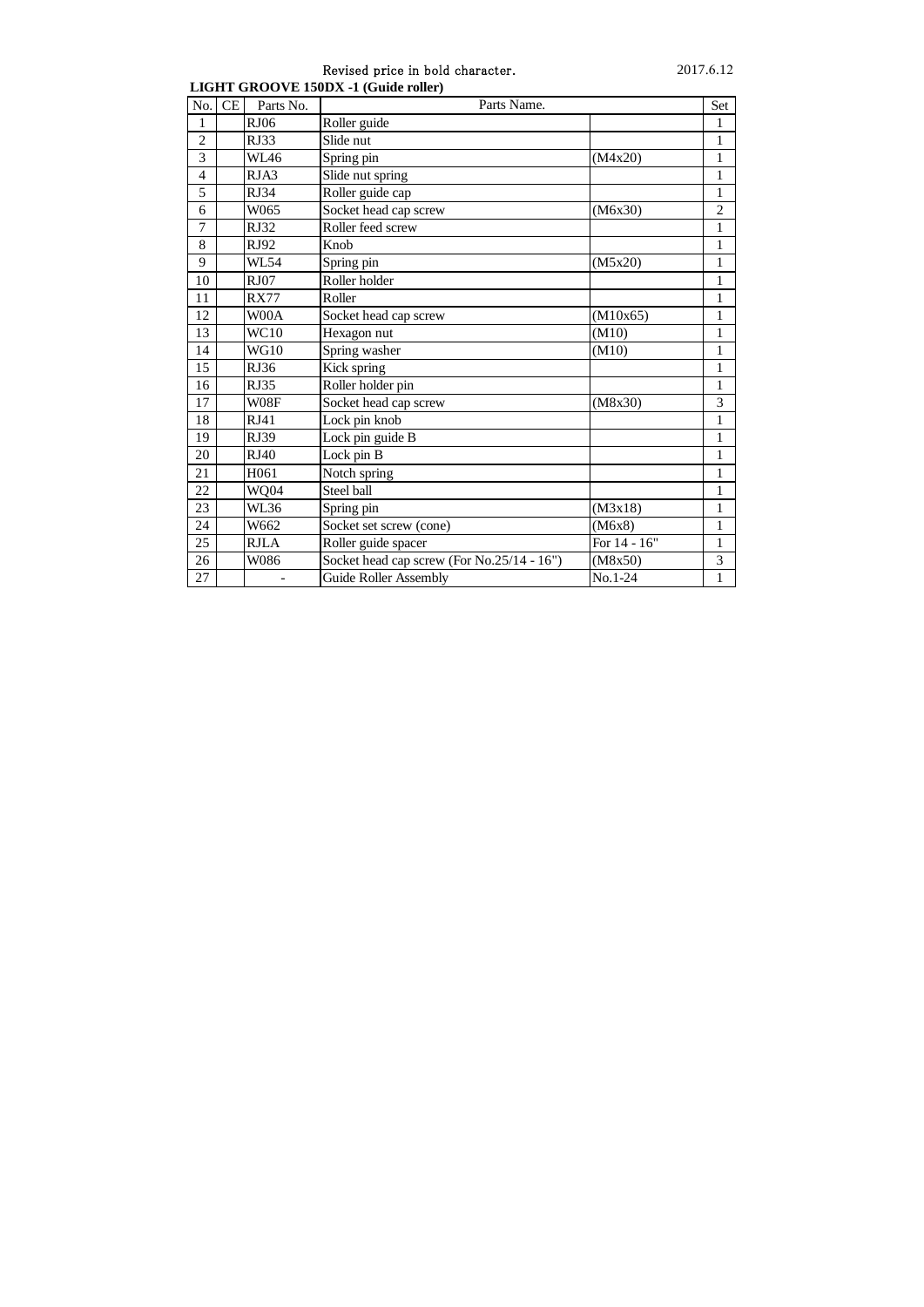**150DX -2 (Roller support)**

|     |           | .           |                                |            |                |
|-----|-----------|-------------|--------------------------------|------------|----------------|
| No. | <b>CE</b> | Parts No.   | Parts Name.                    |            | Set            |
| 1   |           | RJ04        | Roller support                 |            | 1              |
| 2   |           | WZ52        | Snap ring                      | (1RTW52)   | $\overline{2}$ |
| 3   |           | RJ52        | Needle bearing                 | (RNA6932)  | 1              |
| 4   |           | RJ10        | Roller shaft                   |            | 1              |
| 5   |           | RJ20        | Roller key                     |            | 1              |
| 6   |           | RJ53        | Needle bearing                 | (RNA5928)  | 1              |
| 7   |           | WZ45        | Snap ring                      | (1RTW45)   | 1              |
| 8   |           | <b>RJ58</b> | Oil seal                       | (AF1876E0) | $\overline{2}$ |
| 9   |           | RJL1        | Upper roller2-6 EX             |            | 1              |
| 9   |           | RJC1        | Upper roller8-12 EX            |            | 1              |
| 9   |           | RJF2        | Upper roller1-1.1/2 $EX$       |            | 1              |
| 10  |           | RJ57        | Oil seal                       | (AF2340F0) | $\overline{c}$ |
| 11  |           | W695        | Socket head cap screw (cone p) | (M10x15)   | 1              |
| 12  |           | W065        | Socket head cap screw          | (M6x30)    |                |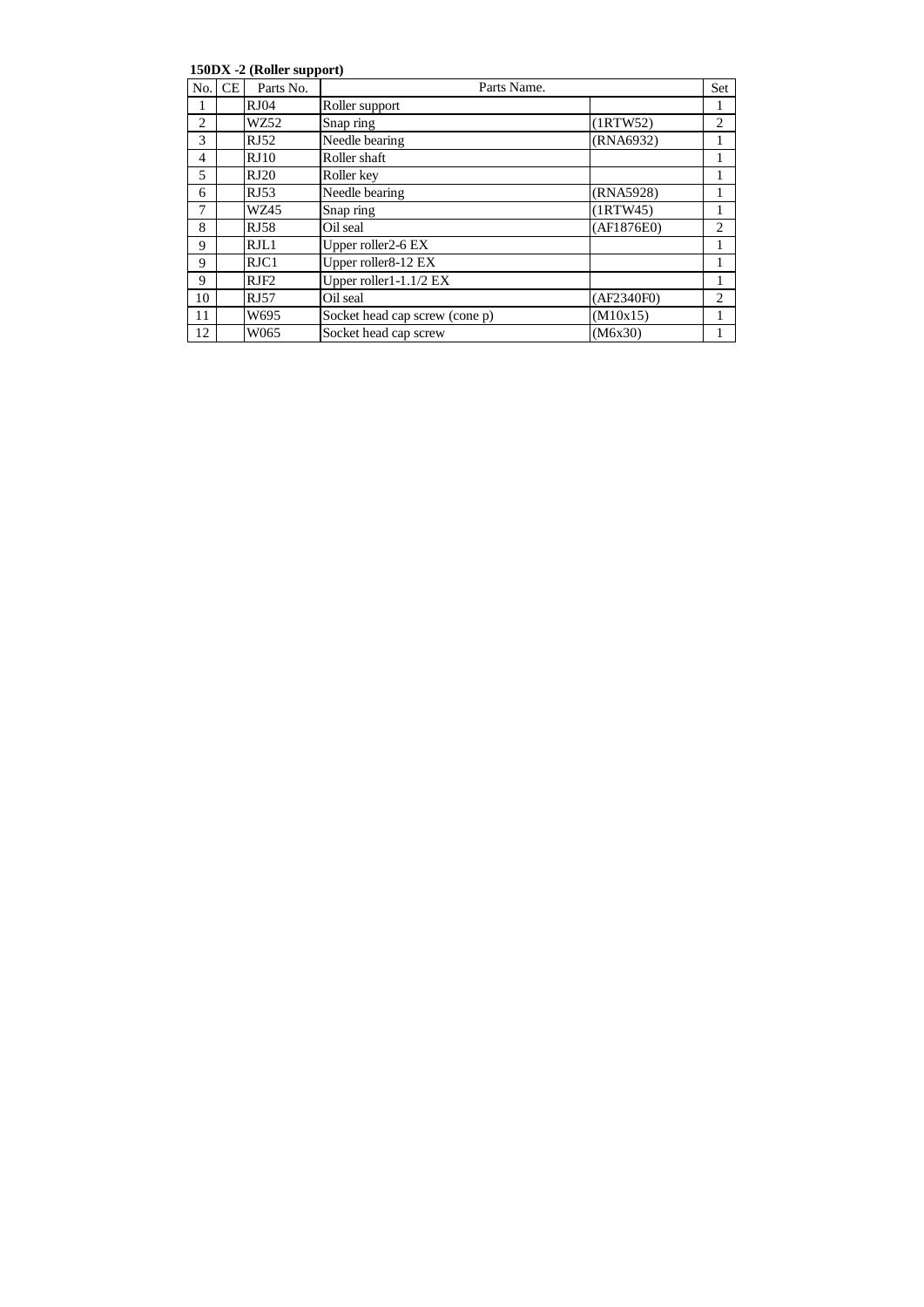**150DX -3 (Main shaft - switch)**

| No.             | CE         | Parts No.                     | Parts Name.              |                   | Set            |
|-----------------|------------|-------------------------------|--------------------------|-------------------|----------------|
| 1               |            | RJ03                          | Head stock               |                   | 1              |
| $\overline{c}$  |            | <b>RJ51</b>                   | Needle bearing           | (RNA6911)         | $\overline{c}$ |
| $\overline{3}$  |            | <b>WX80</b>                   | Retaining ring C type    | (M80)             | $\mathbf{1}$   |
| $\overline{4}$  |            | <b>RJ56</b>                   | Oil seal                 | (DS63807)         | $\mathbf{1}$   |
| $\overline{5}$  |            | RJ62                          | Main shaft key           |                   | $\mathbf{1}$   |
| 6               |            | <b>RJ08</b>                   | Main shaft               |                   | $\mathbf{1}$   |
| $\overline{7}$  |            | RJL2                          | Under roller 2-6 EX      |                   | $\mathbf{1}$   |
| $\overline{7}$  |            | RJC2                          | Under roller8-12 EX      |                   | $\mathbf{1}$   |
| $\overline{7}$  |            | <b>RN49</b>                   | Under roller10-12 EX     |                   | $\mathbf{1}$   |
| $\overline{7}$  |            | RJF3                          | Under roller1-1.1/2 EX   |                   | 1              |
| $\,8\,$         |            | RJ96                          | Roller washer            |                   | $\mathbf{1}$   |
| $\overline{9}$  |            | <b>WG20</b>                   | Spring washer            | (20)              | 1              |
| 10              |            | <b>WC20</b>                   | Hexagon nut              | (M20)             | $\mathbf{1}$   |
| 11              |            | RJ54                          | <b>Ball</b> bearing      | (5208CZZ)         | 1              |
| 12              |            | RJ42                          | Bearing plate            |                   | $\mathbf{1}$   |
| 13              |            | W080                          | Socket head cap screw    | (M8x15)           | $\overline{4}$ |
| 14              |            | <b>RJ16</b>                   | Main shaft gear          |                   | $\mathbf{1}$   |
| 15              |            | RJE3                          | <b>Bearing</b> washer    | (AW06)            | 1              |
| 16              |            | RJE <sub>2</sub>              | <b>Bearing nut</b>       | (AN06)            | $\mathbf{1}$   |
| 17              |            | RJ60                          | Pilot lamp 100-120V      |                   | $\mathbf{1}$   |
|                 |            | RJK4                          | Pilot lamp 220-230V      |                   |                |
| 18              |            |                               | -Packing                 |                   | 1              |
| 19              |            |                               | -Collar cap              |                   | 1              |
| 20              |            | RJA4                          | Collar ring              |                   | 1              |
| 21              | $\times$   | RJ46                          | Switch plate             |                   | $\mathbf{1}$   |
| 38              | ∩          | RJK2                          | Switch plate             |                   | 1              |
| $\overline{22}$ |            | W556                          | Truss head screw         | (M5x10)           | $\overline{4}$ |
| 23              | $\times$   | RY33                          | Switch packing           |                   | 1              |
| $2\overline{4}$ | $\times$   | <b>RX46</b>                   | Switch                   |                   | $\mathbf{1}$   |
| 25              | $\times$   | W <sub>4</sub> A <sub>4</sub> | Oval head bolt           | (M4x12)           | $\overline{2}$ |
| 26              |            | 7A11                          | Lamp sticker             |                   | $\mathbf{1}$   |
| 27              |            | 7021                          | Code bush                |                   | $\mathbf{1}$   |
| 28              |            | 7098                          | <b>Binder</b>            |                   | 1              |
| 29              |            | W241                          | Round head machine screw | (M4x8)            | 3              |
| 30              |            | N122                          | Captyre cord             | $(for 220-230V)$  | $\mathbf{1}$   |
| $\overline{31}$ |            | F153                          | Captyre cord             | (for $100-120V$ ) | $\mathbf{1}$   |
| 32              |            | WG04                          | Spring washer            | (M4)              | $\mathbf{1}$   |
| $\overline{37}$ | $\bigcirc$ | FSW1                          | Foot Switch              |                   | $\mathbf{1}$   |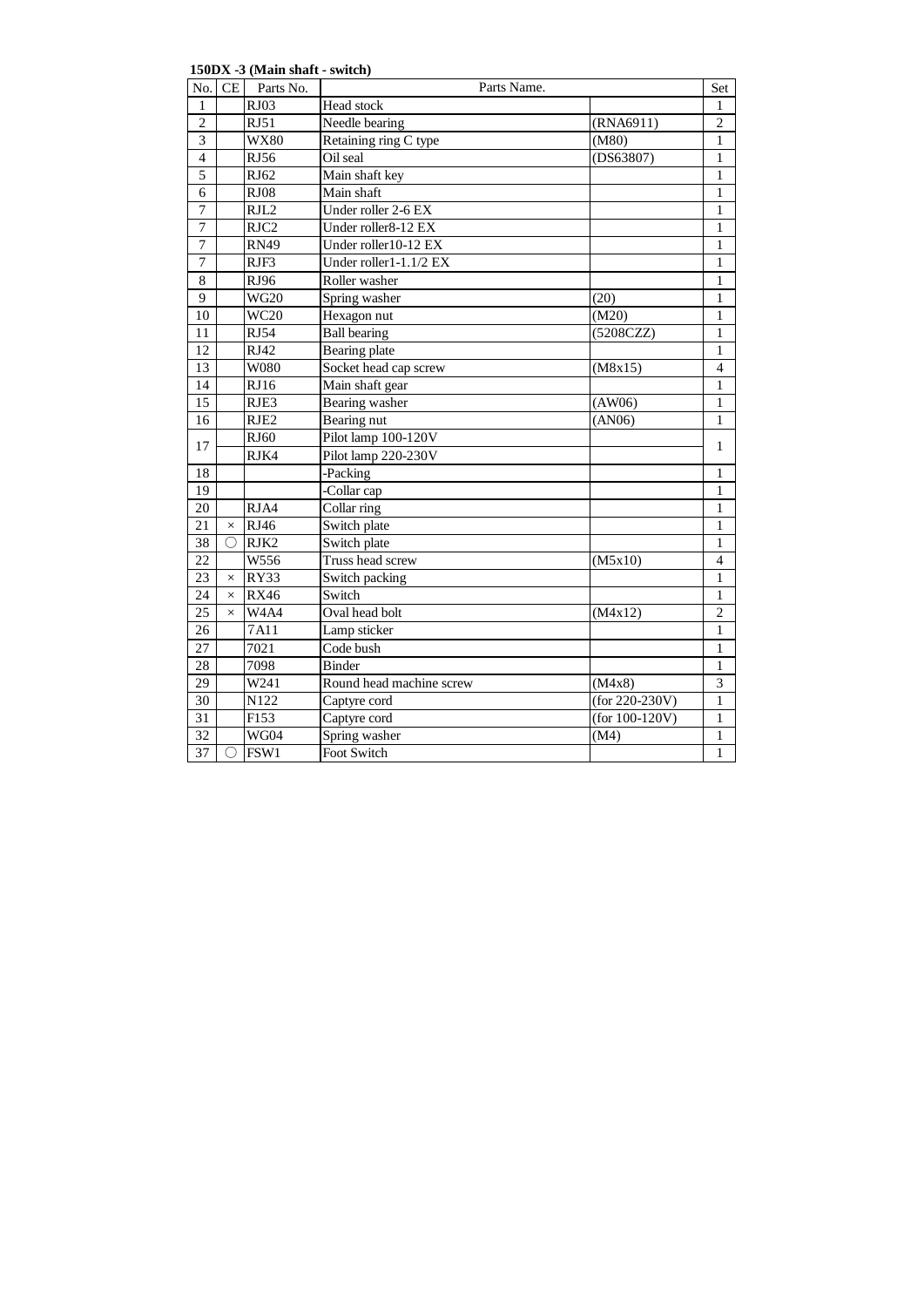**150DX -4 (Head stock)**

| No.              | CE | Parts No.   | Parts Name.              |                                          | Set              |
|------------------|----|-------------|--------------------------|------------------------------------------|------------------|
| 1                |    | RJ03        | Head stock               |                                          | 1                |
| $\overline{c}$   |    | 9064        | Base stopper             |                                          | $\mathbf{1}$     |
| 3                |    | RJ64        | Return spring            |                                          | $\overline{2}$   |
| $\overline{4}$   |    | W011        | Socket head cap screw    | (M10x110)                                | 2                |
| 5                |    | RJ09        | Slide key                |                                          | $\overline{2}$   |
| 6                |    | RJ28        | Limit plate              |                                          | $\mathbf{1}$     |
| $\boldsymbol{7}$ |    | WG06        | Spring washer            | (M6)                                     | $\overline{c}$   |
| 8                |    | W065        | Socket head cap screw    | (M6x30)                                  | $\overline{2}$   |
| 9                |    | <b>RJ59</b> | Limit switch             |                                          | $\mathbf{1}$     |
| 10               |    | W237        | Round head machine screw | (M3x15)                                  | $\overline{c}$   |
| 11               |    | WG03        | Spring washer            | (M3)                                     | $\overline{2}$   |
| 12               |    | RJ15        | Cylinder nut             |                                          | $\mathbf{1}$     |
| 13               |    | WL44        | Spring pin               | (M4x16)                                  | 1                |
| 14               |    | W753        | Socket set screw(cup p)  | (M5x8)                                   | $\overline{c}$   |
| 15               |    | RJ12        | Joint plate              |                                          | 1                |
| 16               |    | <b>WL57</b> | Spring pin               | (M5x35)                                  | 1                |
| $17\,$           |    | RJ11        | Cylinder shaft           |                                          | 1                |
| $18\,$           |    | RJ49        | Cylinder                 |                                          | 1                |
| 19               |    | RJ26        | Lever holder             |                                          | $\mathbf{1}$     |
| 20               |    | <b>RJ77</b> | Coupling                 | $(FZS-2N)$                               | 1                |
| 21               |    | 4072        | Frame stop pin           |                                          | 1                |
| 22               |    | RJ79        | Lever spring             |                                          | 1                |
| 23               |    | <b>RJ30</b> | <b>Bush bolt</b>         |                                          | $\mathbf{1}$     |
| 24               |    | W990        | Socket set screw         | $(M5x8,SBCP5-8)$                         | 1                |
| 25               |    | RJ27        | Switch lever             |                                          | 1                |
| 26               |    | RJ25        | Cylinder plate           |                                          | 1                |
| 27               |    | W062        | Socket head cap screw    | (M6x16)                                  | $\overline{c}$   |
| 28               |    | <b>RJ68</b> | Bush pin                 |                                          | $\mathbf{1}$     |
| 29               |    | RJ13        | Stopper nut              |                                          | 1                |
| 30               |    | <b>WH20</b> | Wave washer              | (M20)                                    | $\mathbf{1}$     |
| 31               |    | RJ17        | Lock nut                 |                                          | $\mathbf{1}$     |
| 32               |    | RJ99        | Adjustment washer        |                                          | 1                |
| 33               |    | W357        | Flat head screw          | (M8x12)                                  | 1                |
| 34               |    | RJ05        | Cylinder case            |                                          | 1                |
| 35               |    | W068        | Socket head cap screw    | (M6x45)                                  | 3                |
| 36               |    | RJ47        | Spacer                   | RI47<br>341125 only delivered as product | $\mathbf{1}$     |
| 37               |    | 4202        | Chain stop washer        | Parts No.4202                            | 1                |
| 38               |    | W4A8        | Oval head cap screw      | (M4x6)                                   | 1                |
| $\overline{39}$  |    | RJ69        | Grease nipple            |                                          | $\overline{c}$   |
| 40               |    | W065        | Socket head cap screw    | (M6x30)                                  | $\overline{4}$   |
| 41               |    | RJ29        | Gauge pin                |                                          | $\overline{2}$   |
| 42               |    | <b>WG10</b> | Spring washer            | (M10)                                    | $\overline{4}$   |
| 43               |    | W004        | socket head cap screw    | (M10x40)                                 | $\overline{4}$   |
| 44               |    | 6A63        | Size sticker             |                                          | $\mathbf{1}$     |
| 45               |    | <b>WA67</b> | Wing screw               |                                          | $\boldsymbol{2}$ |
| 46               |    | RJL3        | Safety cover             |                                          | 1                |
|                  |    |             |                          |                                          |                  |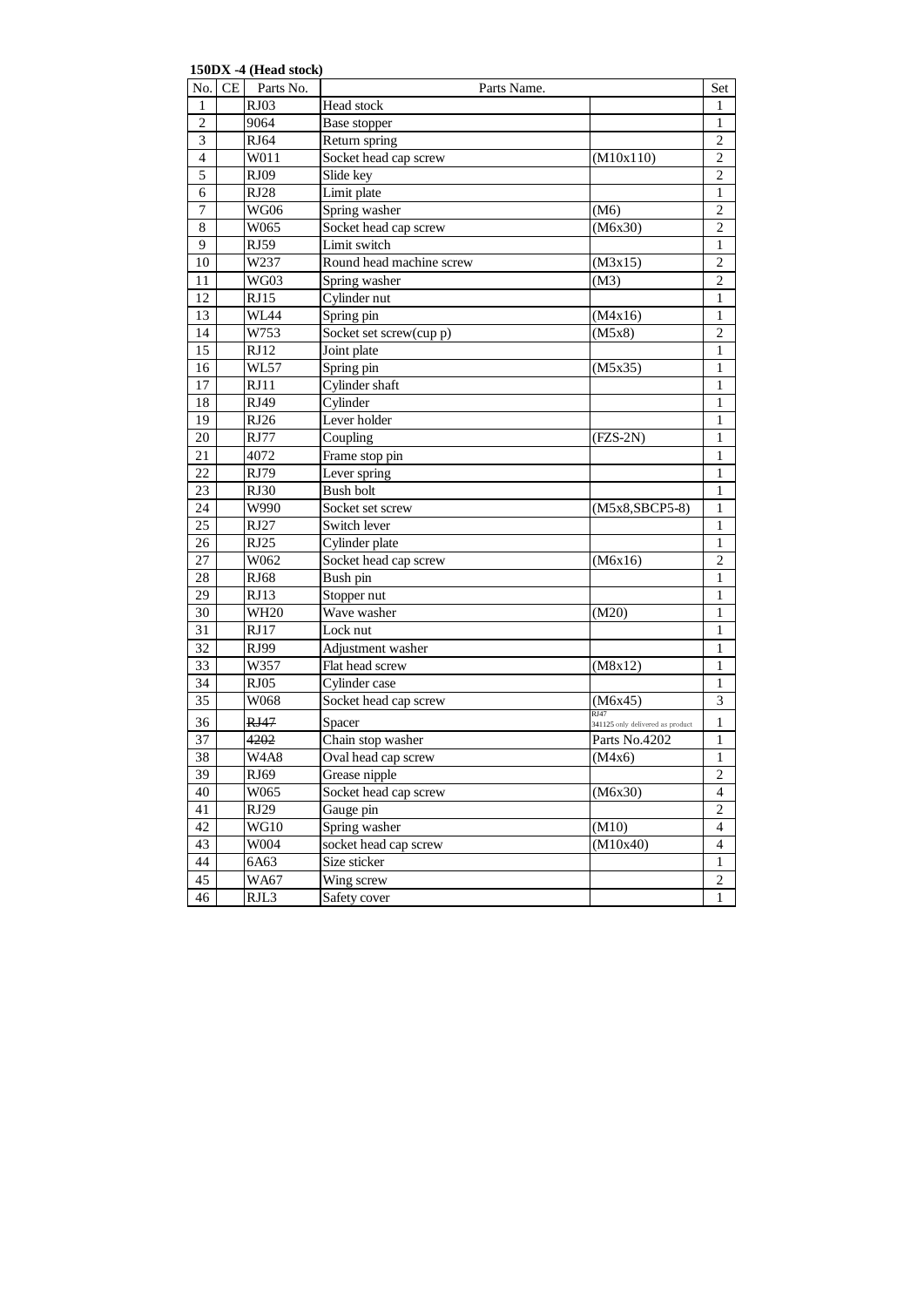**150DX -5 (Base)**

|                 |          | $150021 - 50000$<br>No. CE Parts No. | Parts Name.                          |                | Set              |
|-----------------|----------|--------------------------------------|--------------------------------------|----------------|------------------|
| 1               |          | RJ01                                 | Base                                 |                | 1                |
| 2               |          | RJA1                                 | Roller bearing                       | (30208)        | 1                |
| 3               |          | RJ31                                 | Dust sponge                          |                | 1                |
| $\overline{4}$  |          | RJ14                                 | Rotation shaft                       |                | 1                |
| 5               |          | RJA2                                 | Roller bearing                       | (30207)        | 1                |
| $\overline{6}$  |          | RJ61                                 |                                      |                |                  |
|                 |          |                                      | Ring                                 |                | 1                |
| $\tau$          |          | RJE4                                 | Bearing washer                       | (AW07/Black)   | 1                |
| $\overline{8}$  |          | RJE1                                 | Bearing nut                          | (AN07)         | $\mathbf{1}$     |
| 9               |          | RJ02                                 | Circular base                        |                | 1                |
| 10              |          | RJ22                                 | Bearing guide                        |                | 1                |
| 11              |          | W080                                 | Socket head cap screw                | (M8x15)        | $\overline{2}$   |
| 12              |          | RJ18                                 | Motor flange                         |                | $\mathbf{1}$     |
| 13              |          | <b>WG08</b>                          | Spring washer                        | (M8)           | $\overline{c}$   |
| 14              |          | W084                                 | Socket head cap screw                | (M8x35)        | $\overline{2}$   |
|                 |          | <b>RJ48</b>                          | Motor 100V-120V                      |                |                  |
| 15              |          | RJK3                                 | Motor 220V-230V                      |                | 1                |
| 16              |          | W083                                 | Socket head cap screw                | (M8x25)        | $\overline{c}$   |
| $\overline{17}$ |          | <b>WG08</b>                          | Spring washer                        | (M8)           | $\boldsymbol{2}$ |
| 18              |          | RJ21                                 | Silencer sponge                      |                | 1                |
| 19              |          | RJ65                                 | Base spring                          | $(H16-03)$     | 1                |
| 20              |          | W063                                 | Socket head cap screw                | (M6x20)        | 1                |
| 21              |          | WI81                                 | Plain washer                         | (M8)           | 1                |
| 22              |          | WC06                                 | Hexagon nut                          | (M6)           | 2                |
| 23              |          | RJ24                                 | Bearing pin                          |                | 1                |
|                 |          |                                      |                                      |                |                  |
| 24              |          | W665                                 | Socket set screw (cone p)            | (M6x15)        | $\mathbf{1}$     |
| 25              |          | WW12                                 | Retaining ring C type                | (12)           | $\overline{2}$   |
| 26              |          | <b>I202</b>                          | <b>Ball bearing</b>                  | (6201ZZ)       | 1                |
| 27              |          | RJ23                                 | Cover fixed plate                    |                | $\overline{3}$   |
| 28              |          | W060                                 | Socket head cap screw                | (M6x10)        | $\overline{3}$   |
| 29              |          | WL34                                 | Spring pin                           | (M3x12)        | $\overline{4}$   |
| 30              |          | WL36                                 | Spring pin                           | (M3x18)        | $\mathbf{1}$     |
| 31              |          | RJ41                                 | Lock pin knob                        |                | $\mathbf{1}$     |
| 32              |          | <b>RJ37</b>                          | Lock pin guide A                     |                | $\mathbf{1}$     |
| 33              |          | <b>RJ38</b>                          | Lock pin A                           |                | 1                |
| 34              |          | H <sub>061</sub>                     | Notch spring                         |                | 1                |
| 35              |          | <b>WQ04</b>                          | Steel ball                           | (M4)           | $\overline{2}$   |
| 36              |          | RJ95                                 | Rubber washer                        |                | $\overline{4}$   |
| 37              |          | W083                                 | Socket head cap screw                | (M8x25)        | 6                |
| 38              |          | W065                                 | Socket head cap screw                | (M6x30)        | $\overline{1}$   |
| 39              |          | WI62                                 | Plain washer                         | (M6)           | 1                |
| 40              |          | W251                                 | Round head machine screw             | (M5x8)         | $\overline{2}$   |
| 41              |          | WG05                                 | Spring washer                        | (M5)           | $\overline{c}$   |
| 42              |          | RJ44                                 | Handle                               |                | $\overline{2}$   |
|                 |          |                                      |                                      |                |                  |
| 43              |          | W752                                 | Socket set screw (cup p)             | (M5x6)         | 2                |
| 44              |          | RJ45                                 | Handle knob                          |                | $\boldsymbol{2}$ |
| 45              |          | RJ76                                 | Wing bolt (cone plate)               | (M8x30)        | $\overline{4}$   |
| 46              |          | N121                                 | Pipe stand                           |                | $\overline{4}$   |
| 47              |          | N125                                 | Lag cap                              |                | 4                |
| 48              |          | RJ19                                 | Motor cover                          |                | 1                |
| 49              |          | W567                                 | Truss head screw                     | (M6x12)        | 3                |
| 50              |          | RJD7                                 | <b>REX</b> sticker                   |                | $\mathbf{1}$     |
| 51              |          | 7A09                                 | Warning and Instruction sticker      |                | 1                |
| 53              | $\times$ | RJM3                                 | Name plate                           | 220V           | 1                |
| 53              | $\times$ | RJM4                                 | Name plate                           | 110V           | 1                |
| 53              | ()       | RJM1                                 | Name plate                           | <b>CE-230V</b> | 1                |
| 53              | $\circ$  | RJM2                                 | Name plate                           | <b>CE-110V</b> | 1                |
| 54              |          | <b>WN34</b>                          | Rivet                                | (M4x5)         | $\overline{4}$   |
| 55              |          | N121C                                | Pipe stand(N121) with Lag cap (N125) | 1pcs/set       | 1 set            |
| 56              |          | RJD1                                 | <b>Tool Box</b>                      | $T-360$        | $\mathbf{1}$     |
|                 |          |                                      |                                      |                |                  |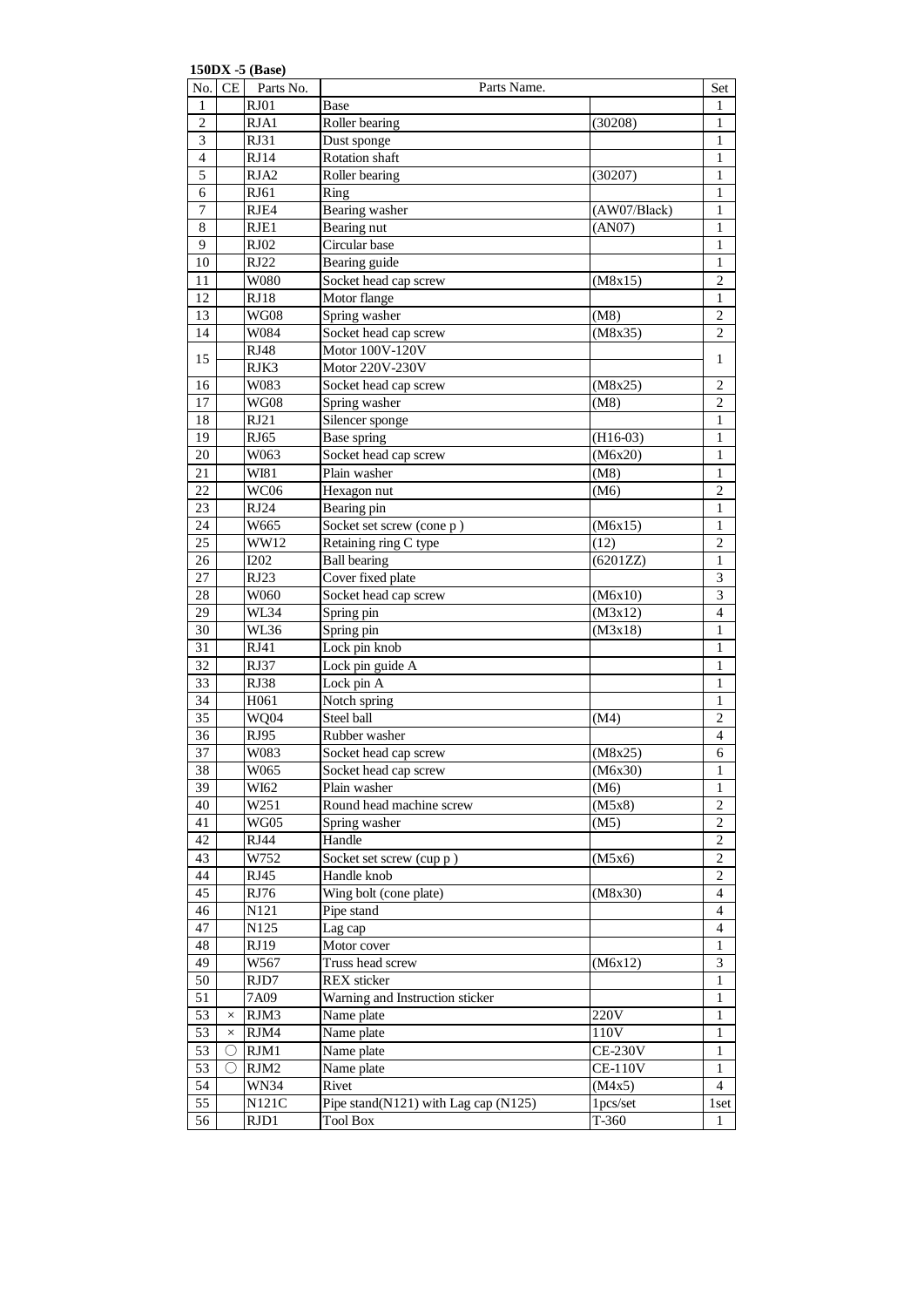| No.              | CE | 150DX -6 (Pump)-1<br>Parts No. | Parts Name.                                |                         | Set               |
|------------------|----|--------------------------------|--------------------------------------------|-------------------------|-------------------|
|                  |    |                                | (AUTOMATIC PUMP)                           |                         |                   |
| 1                |    | RJB1                           | Automatic pump                             | $(50Hz / 100-110V)$     | 1                 |
| 1                |    | RJB8                           | Automatic pump                             | $(60Hz/100-110V)$       | 1                 |
| $\mathbf{1}$     |    | RJK6                           | Automatic pump                             | (50Hz/220V)             | 1                 |
| $\overline{2}$   |    | WG06                           | Spring washer                              | (M6)                    | $\overline{4}$    |
| 3                |    | W062                           | Socket head cap screw                      | (M6x16)                 | $\boldsymbol{7}$  |
| $\overline{4}$   |    | RJK7                           | Pump base                                  |                         | $\mathbf{1}$      |
| 5                |    | RJ23                           | Cover fixed plate                          |                         | $\mathfrak{Z}$    |
| 6                |    | WL34                           | Spring pin                                 | (3x12)                  | 3                 |
| $\boldsymbol{7}$ |    | W567                           | Truss head screw                           | (M6x12)                 | $\overline{c}$    |
| $\,$ 8 $\,$      |    | <b>RX32</b>                    | Pressure oil hose                          |                         | $\mathbf{1}$      |
| 9                |    | RJK8                           | Pump cover                                 |                         | $\mathbf{1}$      |
| 11               |    | W541                           | Truss head screw                           | (M4x5)                  | 3                 |
|                  |    | RJB5                           | Pilot lamp 100V-120V                       |                         |                   |
| 12               |    | RJK9                           | Pilot lamp 220V-230V                       |                         | $\mathbf{1}$      |
| 13               |    | RJB6                           | Lever plate                                |                         | 1                 |
| 14               |    | W662                           | Socket set screw (cone)                    | (M6x8)                  | $\mathbf{1}$      |
| $\overline{15}$  |    | RJW1                           | Lever handle                               |                         | $\mathbf{1}$      |
| 16               |    | RJB4                           | Lamp plate                                 |                         | 1                 |
| 18               |    | RJB9                           | Lever protector                            |                         | $\boldsymbol{2}$  |
| 19               |    | WI81                           | Plain washer                               | (M8)                    | 8                 |
| 20               |    | WC08                           | Hexagon nut                                | (M8)                    | 4                 |
| 21               |    | <b>WG08</b>                    | Spring washer                              | (M8)                    | 4                 |
|                  |    |                                |                                            |                         |                   |
| 23               |    |                                | (HAND PUMP)                                |                         | $\mathbf{1}$      |
| 23               |    | <b>RA73</b><br><b>RA79</b>     | Pump<br>Pump                               | $(P-142)$<br>$(HP-3RX)$ | $\mathbf{1}$      |
| 24               |    |                                | Truss head screw                           |                         | $\overline{2}$    |
| $\overline{25}$  |    | W567<br>W063                   |                                            | (M6x12)                 | $\overline{2}$    |
| 26               |    |                                | Socket head cap screw<br>Pressure oil hose | (M6x20)                 | 1                 |
| 27               |    | <b>RX32</b><br>7A12            | Pump handle operation seal                 |                         | 1                 |
| 28               |    | 7A13                           | Name seal                                  |                         | 1                 |
| 29               |    | CL341055                       |                                            |                         | 1                 |
| 30               |    |                                | Acorn nut                                  |                         | 1                 |
| 31               |    |                                | Gasket                                     |                         |                   |
| 32               |    | CN402020<br>B1138517           | End cap                                    |                         | 1                 |
| 33               |    | CN766950                       | Square ring<br>Vent cap assembly           |                         | 1                 |
| 34               |    | CL280149                       | Tie rod                                    |                         | 1                 |
| $\overline{35}$  |    | CN782025                       |                                            |                         | $\mathbf{1}$      |
| 36               |    |                                | Reservoir                                  |                         | $\mathbf{1}$<br>1 |
|                  |    |                                | Gasket                                     |                         |                   |
| 37               |    | CB981018                       | Filter                                     |                         | 1                 |
| 38               |    |                                | Spring cap                                 |                         | $\overline{2}$    |
| 39               |    | CN815006                       | Pipe plug                                  |                         | $\overline{2}$    |
| 40               |    |                                | Retaining ring                             |                         | 1                 |
| 41               |    | CR215061                       | Beam pin                                   |                         | 1                 |
| 42               |    | RP4216                         | Beam and handle assembly                   | (CL915900)              | 1                 |
| 43               |    | RP4217                         | Handle grip                                | (CL342550)              | $\mathbf{1}$      |
| 44               |    | RP4218                         | Cross pin                                  | (P20857)                | 1                 |
| 45               |    | RP4219                         | Plunger                                    | (CN412040)              | 1                 |
| 46               |    | B1018803                       | $O$ -ring                                  |                         | 1                 |
| 47               |    | B1010564                       | Back-up washer                             |                         | $\mathbf{1}$      |
| 48               |    | B1010803                       | $O$ -ring                                  |                         | $\mathbf{1}$      |

-to be continued-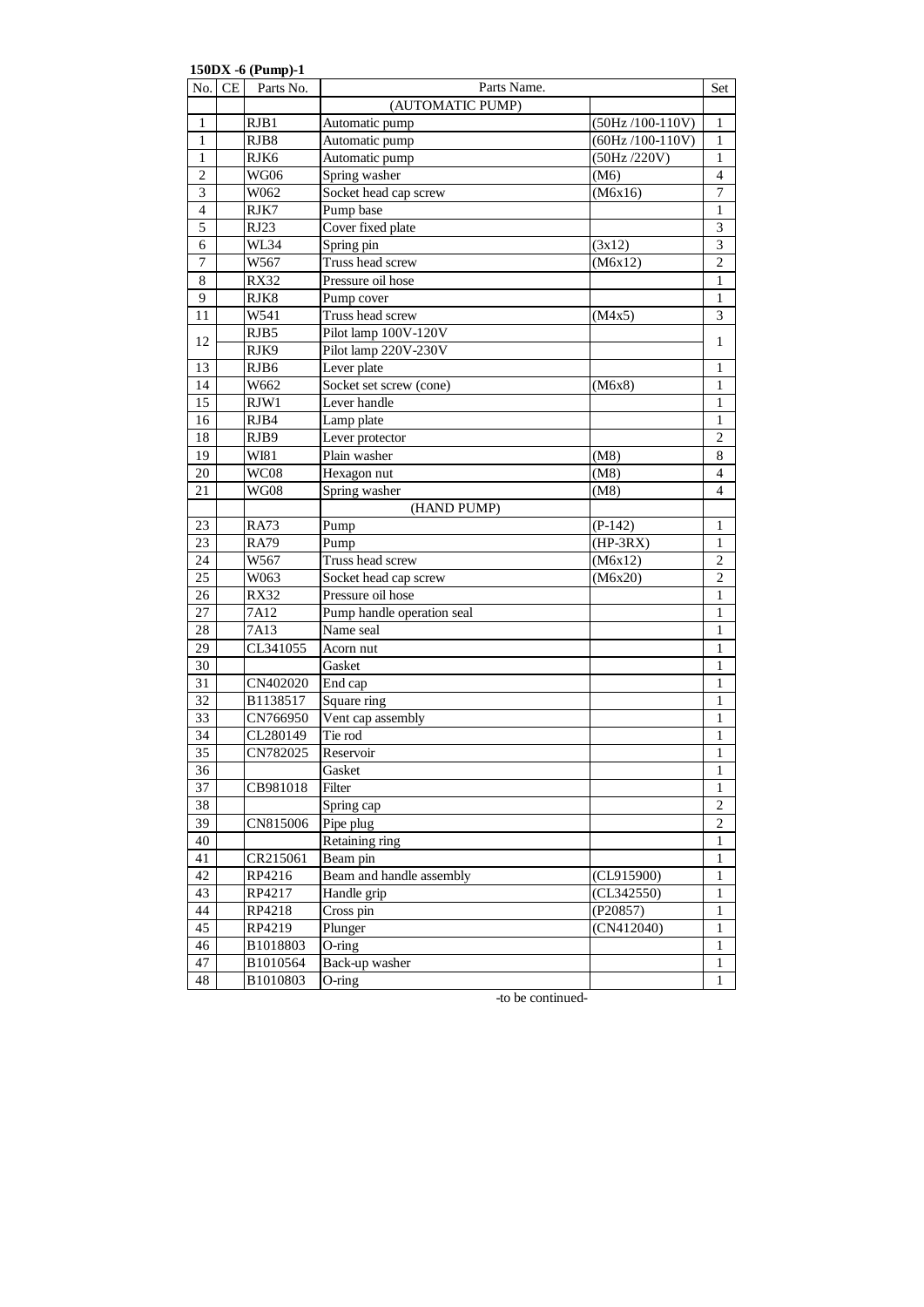**150DX -6 (Pump)-2**

| No. | <b>CE</b> | Parts No.           | Parts Name.              | Set            |
|-----|-----------|---------------------|--------------------------|----------------|
| 49  |           |                     | Spring                   | $\overline{2}$ |
| 50  |           | B1009016            | 5/16" Ball               | $\overline{2}$ |
| 51  |           | B1006016            | $7/32$ " Ball            | 3              |
| 52  |           | CL913900            | Spindle assembly         | 1              |
| 53  |           | B1007503            | $O$ -ring                |                |
| 54  |           |                     | Truss head machine screw | 1              |
| 55  |           |                     |                          |                |
| 56  |           |                     | Back-up washer           |                |
| 57  |           |                     | Bypass valve             |                |
| 58  |           |                     | Relief valve             |                |
| 59  |           |                     | Spring pin               |                |
| 60  |           |                     | Vent cap gasket          |                |
| 61  |           | DA5483005 pump base |                          |                |